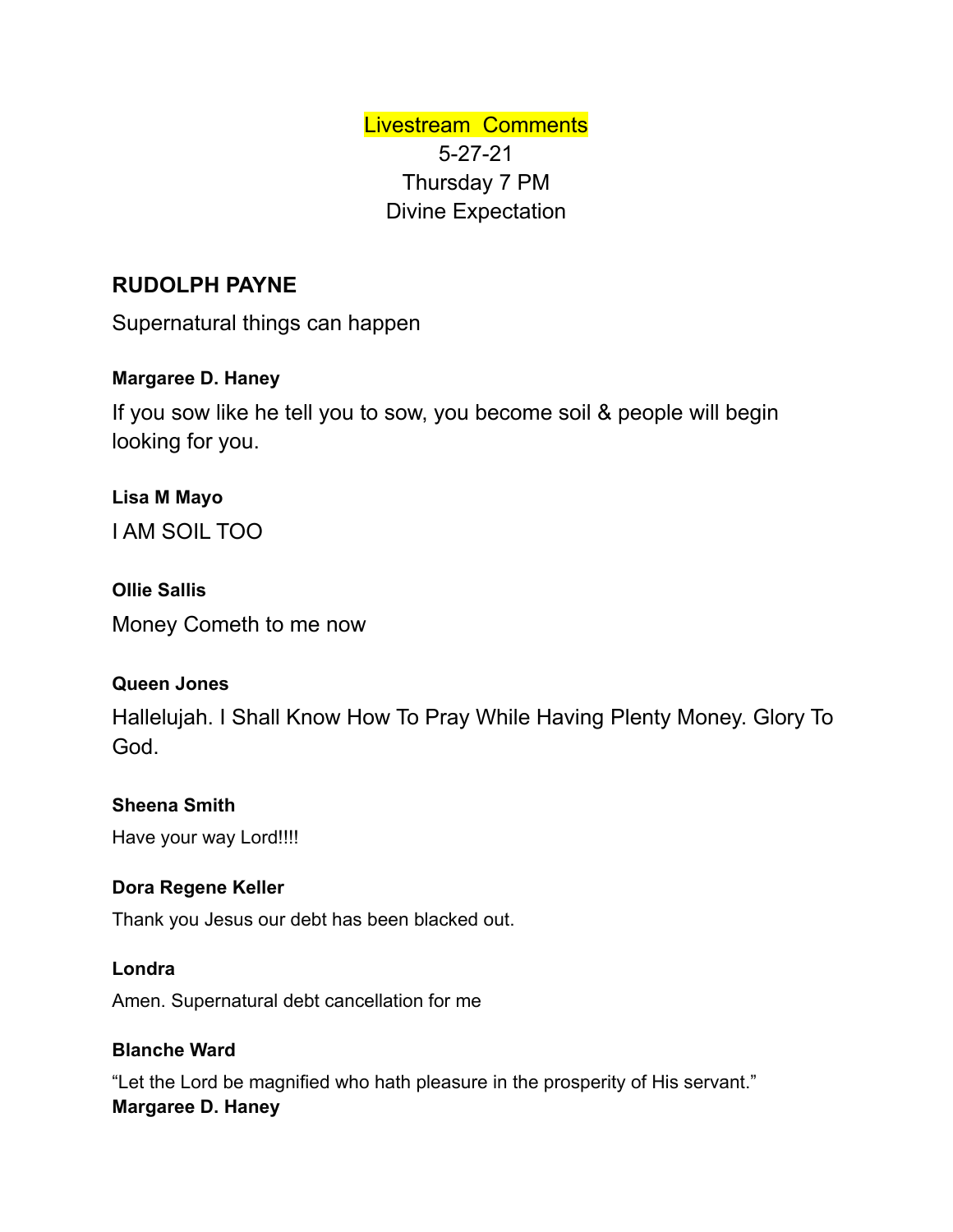You move to a higher government over your finances.

**Joneisha Holman** AI RFADY PAID FOR !!!!

**Londra** It don't cost too much

**Barbara Lee** I will never need a budget again . . I receive it Apostle

**Lisa M Mayo** I AM IN OVERFLOW

**Margaree D. Haney** Demonstrations through the Holy Ghost Overflowing oppression removal.

Overflow - 2 times

**Margaree D. Haney** No man is my source.

**Linda Jean Perkins Melton** MY LAST NAME IS MORE THAN ENOUGH, I FEEL AN OUTPOURING AND OVERFLOW

**Paula Monsanto** MY LAST NAME IS MORE THAN ENOUGH

**Anita Nettles** OUTPOURING OVERFLOWING

**Eileen Myers**